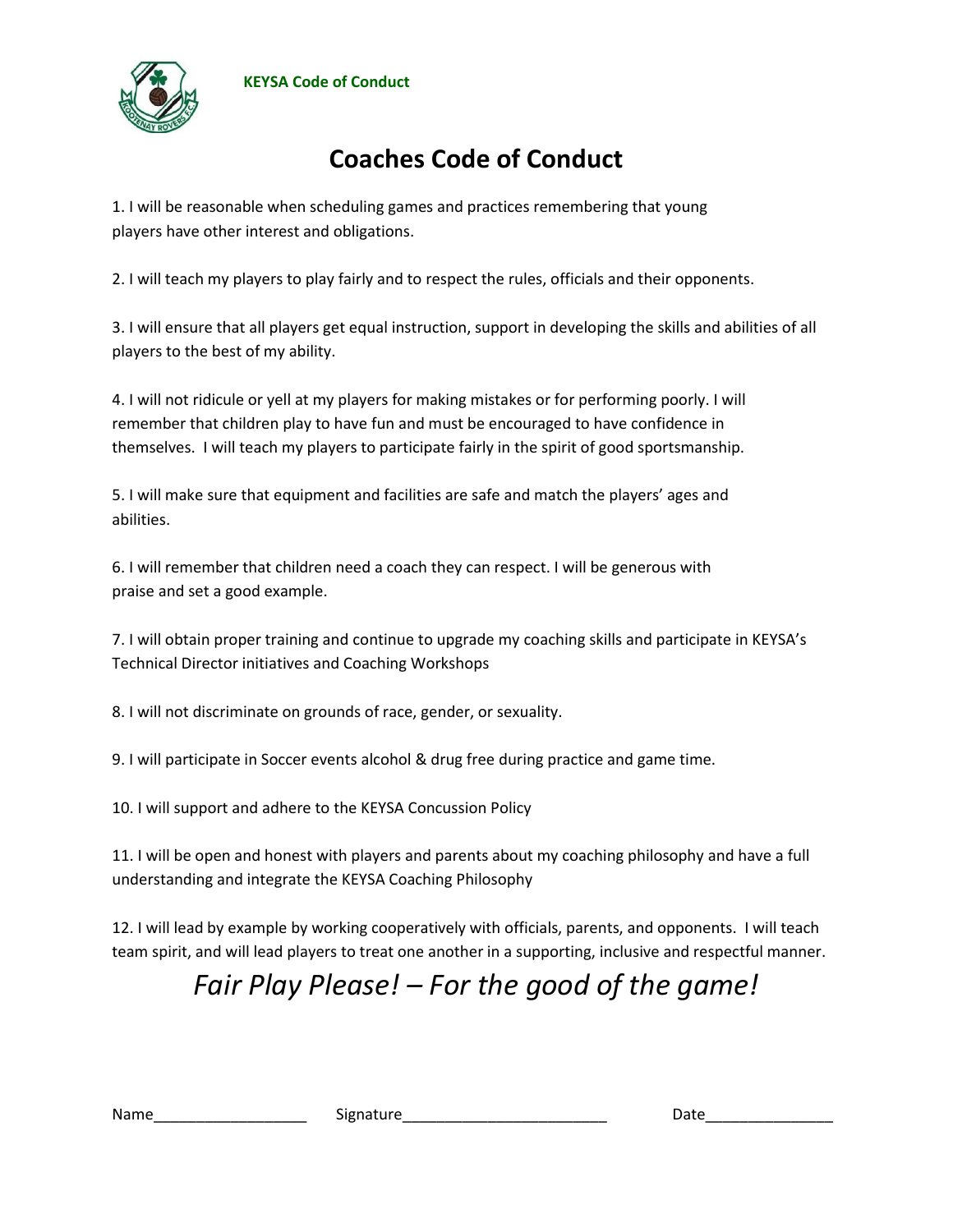#### **KEYSA Code of Conduct**



### **Fair Play Code for Players**

- 1. I will participate because I want to, not just because my parents or coaches want me to.
- 2. I will play by the rules, and in the spirit of the game.
- 3. I will control my temper fighting and "mouthing off" can spoil the activity for everybody.
- 4. I will respect my opponents.
- 5. I will do my best to be a true team player.

6. I will remember that winning isn't everything - that having fun, improving skills, making friends and doing my best are also important.

- 7. I will acknowledge all good plays/performances those of my team and of my opponents.
- 8. I will remember that coaches and officials are there to help me. I will accept their decisions and show them respect.
- 9. I will not discriminate on grounds of race, gender, or sexuality.
- 10. I will participate in soccer alcohol and drug free
- 11. I will support the KEYSA Concussion Policy
- 12. If I have a concern, I will appropriately communicate it to coaches, officials or KEYSA Contacts
- 13. I will respect the facilities that I use with my team: fields, hotels, restaurants, and washrooms, leaving them as they were or better than how I found them.

| Name | --<br>Signature | -<br>,,,,,<br>Jate |
|------|-----------------|--------------------|
|      |                 |                    |

## *Fair Play Please! – For the good of the game!*